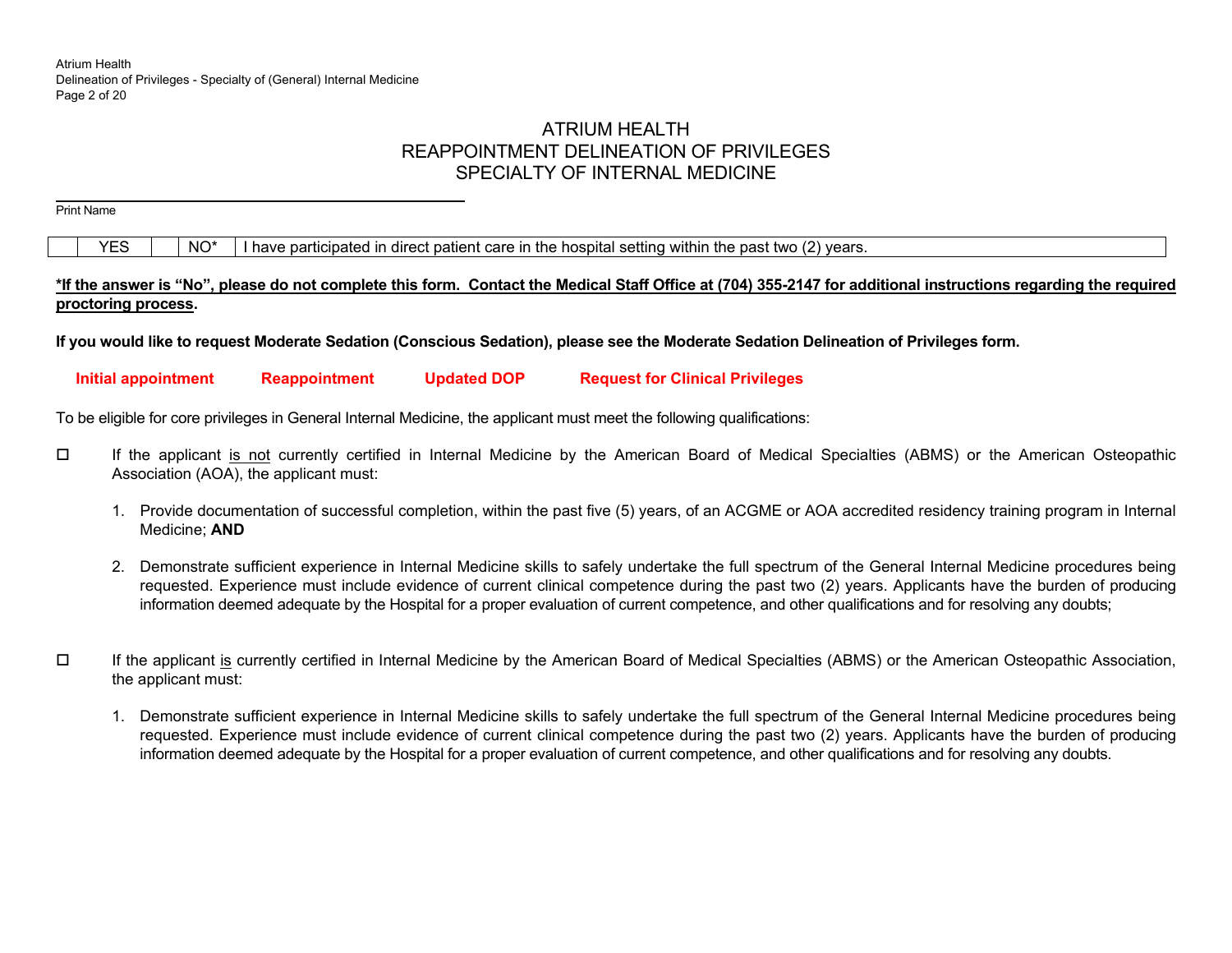Atrium Health Delineation of Privileges - Specialty of (General) Internal Medicine Page 3 of 20

#### Print Name

NOTE 1: Physicians must apply for "CORE" privileges in order to be eligible for clinical privileges in the specialty of General Internal Medicine at any facility within Atrium Health.

NOTE 2: "CORE" privileges cannot be amended or altered in any way.

NOTE 3: Please note that the exercise of certain privileges enumerated herein is necessarily limited by the operational, and resource constraints of the facility. All procedures must be performed within a clinical setting with the capabilities and organizational structure required to provide appropriate support.

## **\* SPECIAL PRIVILEGES WITH QUALIFICATIONS AND/OR SPECIFIC CRITERIA - PROVIDE THE NUMBER OF PROCEDURES PERFORMED WITHIN THE PAST TWO YEARS AND FACILITY WHERE THE PROCEDURES WERE PERFORMED.**

Please check appropriate blocks when applying for privileges:

| <b>CMC</b> | Pineville | <b>University</b><br>City | <b>CR</b> | ____<br>Lincoln | <b>Cabarrus</b> | <b>Union</b> | <b>Stanly</b> | Anson | Cleveland |       | <b>GENERAL INTERNAL MEDICINE - STANDARD CORE</b><br><b>PRIVILEGES</b> |
|------------|-----------|---------------------------|-----------|-----------------|-----------------|--------------|---------------|-------|-----------|-------|-----------------------------------------------------------------------|
|            |           |                           | N/A       |                 |                 |              |               |       |           | CMED- | Standard Core General Internal Medicine privileges.                   |

CMED-1 will allow non-critical care of adult and young adult patients for common medical conditions serving in a consulting role or as the attending physician. These privileges include medical consultation as requested by other physicians, interpretation of routine laboratory and radiographic studies, electrocardiograms, remove chest tubes, and dictation and record keeping as required by the institution and other regulatory bodies.

NOTE: Core privileges in CMED-1 do not extend to the provision of care in the intensive care or critical care settings. A critical care consult is required with the escalation of care.

| <b>CMC</b> | <b>PVL</b> | <b>UNV</b> | <b>CR</b> | <b>LIN</b> | CAB | <b>UNN</b> | <b>STN</b> | <b>ANS</b> | <b>CLE</b> |               | <b>GENERAL INTERNAL MEDICINE SPECIAL</b><br><b>PRIVILEGES</b><br>Must apply for and maintain General Internal Medicine -<br>Standard Core Privileges (CMED-1) | <b>Minimum</b><br><b>Number</b><br>Required | <b>Number</b><br>Performed<br><b>Within The</b><br>Past 2<br>Years | Location |
|------------|------------|------------|-----------|------------|-----|------------|------------|------------|------------|---------------|---------------------------------------------------------------------------------------------------------------------------------------------------------------|---------------------------------------------|--------------------------------------------------------------------|----------|
|            |            |            | N/A       |            |     |            |            |            |            | $CMED-1(a)^*$ | Cardiac Stress Testing - Drug<br>Induced                                                                                                                      | 5                                           |                                                                    |          |
|            |            |            | N/A       |            |     |            |            |            |            | $CMED-1(b)^*$ | Cardiac Stress Testing - Exercise                                                                                                                             | 5                                           |                                                                    |          |
|            |            |            | N/A       |            |     |            |            |            |            | $CMED-1(c)*$  | Flexible Sigmoidoscopy                                                                                                                                        | 15                                          |                                                                    |          |
|            |            |            | N/A       |            |     |            |            |            |            | $CMED-1(d)^*$ | <b>Holter Monitor Evaluation for</b><br>Arrhythmias                                                                                                           | 5                                           |                                                                    |          |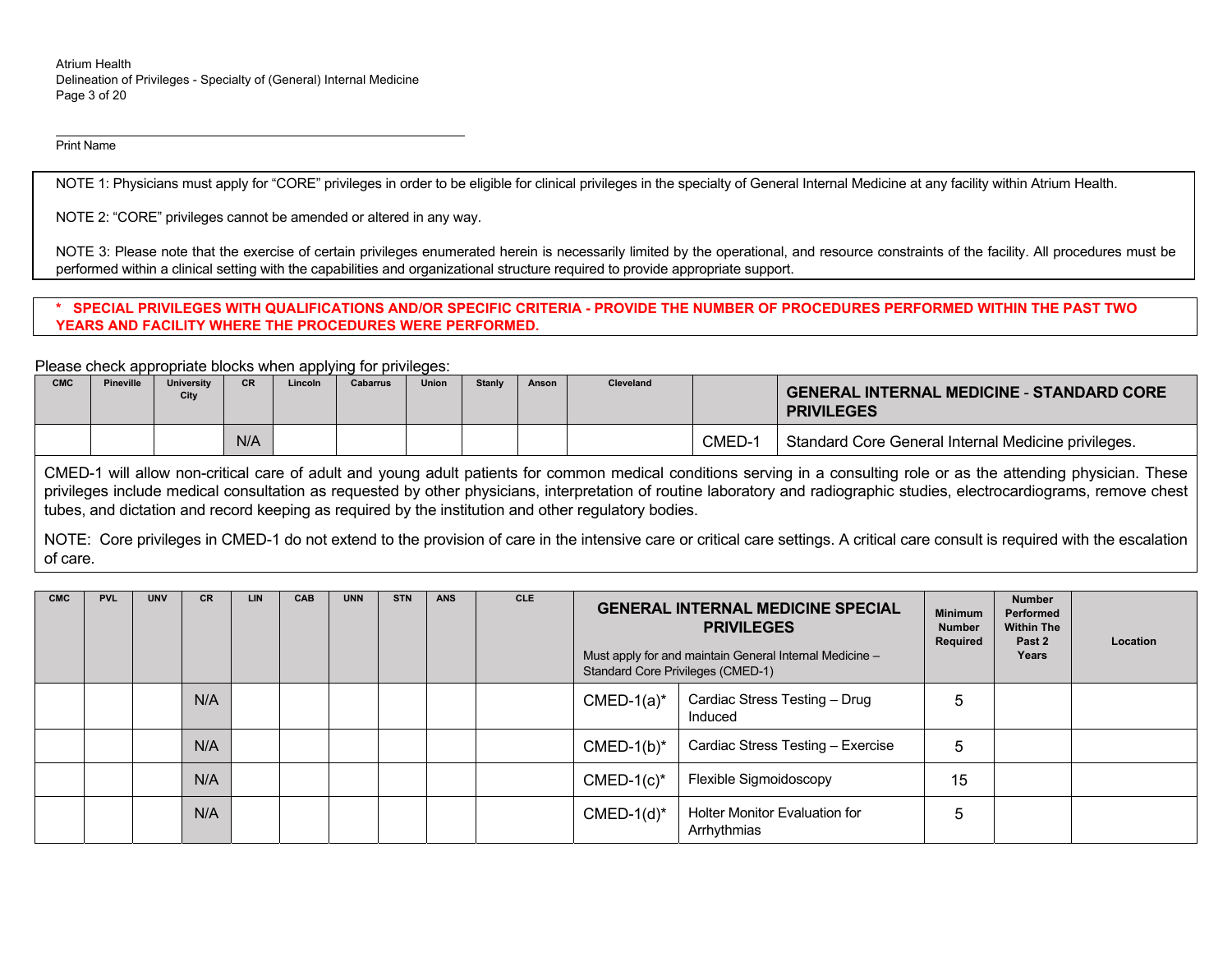Atrium Health Delineation of Privileges - Specialty of (General) Internal Medicine Page 4 of 20

Print Name

| <b>CMC</b> | <b>Pineville</b> | <b>University</b><br>City | <b>CR</b> | Lincoln | Cabarrus | <b>Union</b> | <b>Stanly</b> | Anson | Cleveland |        | <b>CORE GENERAL INTERNAL MEDICINE PRIVILEGES -</b><br><b>REHABILITATION HOSPITAL SETTING ONLY</b>                                                                                                                                  |
|------------|------------------|---------------------------|-----------|---------|----------|--------------|---------------|-------|-----------|--------|------------------------------------------------------------------------------------------------------------------------------------------------------------------------------------------------------------------------------------|
| N/A        | N/A              | N/A                       |           | N/A     | N/A      | N/A          | N/A           | N/A   | N/A       | CMED-5 | Privileges include evaluation and management, as well as<br>procedures approved for performance within the acute<br>with<br>rehabilitation<br>conjunction<br>setting,<br>the<br>in<br>comprehensive rehabilitation treatment plan. |

## **CMED-2 COMPLEX GENERAL INTERNAL MEDICINE – CORE PRIVILEGES**

## **The applicant must meet the following:**

- 1. Demonstrate sufficient experience in Internal Medicine skills to safely undertake the full spectrum of the Complex General Internal Medicine procedures being requested; **AND**
- 2. Submit documentation of thirty (30) "inpatient" patient encounters during the past (2) years to include some portion in critical care. Applicants have the burden of producing information deemed adequate by the Hospital for a proper evaluation of current competence, and other qualifications and for resolving any doubts

| <b>CMC</b> | Pineville | <b>University</b><br>City | <b>CR</b> | Lincoln | <b>Cabarrus</b> | <b>Union</b> | Stanly | Anson | <b>Cleveland</b> |        | <b>GENERAL INTERNAL MEDICINE - COMPLEX CORE</b><br><b>PRIVILEGES</b> |
|------------|-----------|---------------------------|-----------|---------|-----------------|--------------|--------|-------|------------------|--------|----------------------------------------------------------------------|
|            |           |                           | N/A       |         |                 |              |        |       |                  | CMED-2 | General Internal Medicine Complex Core privileges.                   |

Privileges as outlined in Standard Core privileges in either a consulting role or as the attending physician patients with complex medical conditions and patients in the critical care settings.

Privileges include the evaluation and care of adult and young adult patients for complex medical conditions, including insertion of peripheral intravenous lines, nasogastric intubation, lumbar puncture, skin biopsy, cardiopulmonary resuscitation, incision and drainage of a superficial abscess, remove chest tubes, and joint aspiration and injection.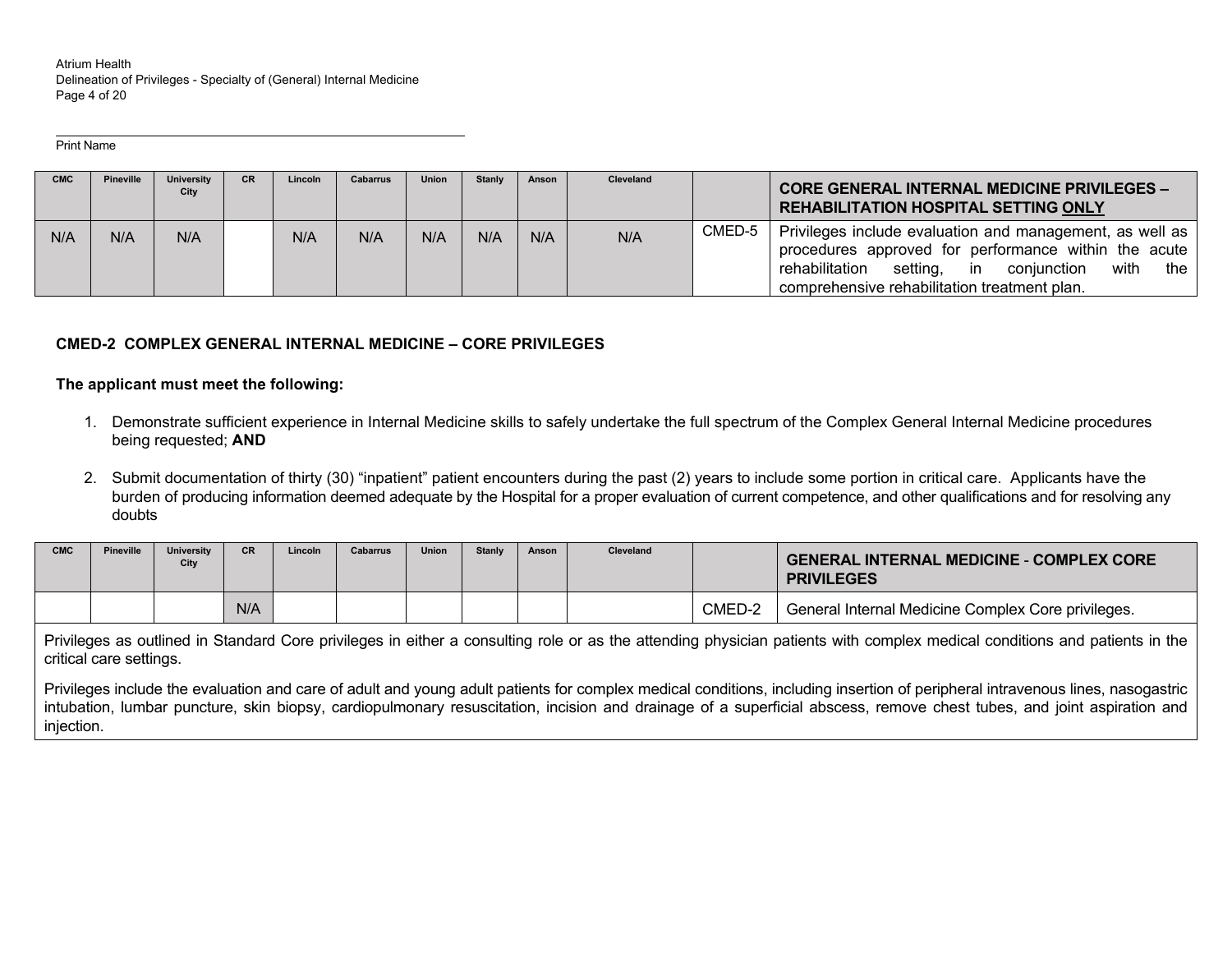Atrium Health Delineation of Privileges - Specialty of (General) Internal Medicine Page 5 of 20

Print Name

NOTE 1: Physicians must apply for GENERAL INTERNAL MEDICINE – COMPLEX "CORE" Privileges (CMED-2) in order to be eligible for additional complex clinical privileges at any facility within Atrium Health.

NOTE 2: "CORE" privileges cannot be amended or altered in any way.

NOTE 3: Please note that the exercise of certain privileges enumerated herein is necessarily limited by the operational, and resource constraints of the facility. All procedures must be performed within a clinical setting with the capabilities and organizational structure required to provide appropriate support.

| <b>CMC</b> | <b>PVL</b> | <b>UNV</b> | <b>CR</b> | <b>LIN</b> | CAB | <b>UNN</b> | <b>STN</b> | <b>ANS</b> | <b>CLE</b> |               | <b>GENERAL INTERNAL MEDICINE -COMPLEX</b><br><b>SPECIAL PRIVILEGES</b><br>Must apply for and maintain General Internal Medicine -<br>Complex Core Privileges (CMED-2) | <b>Minimum</b><br><b>Number</b><br>Required | <b>Number</b><br>Performed<br><b>Within The</b><br>Past 2<br>Years | Location |
|------------|------------|------------|-----------|------------|-----|------------|------------|------------|------------|---------------|-----------------------------------------------------------------------------------------------------------------------------------------------------------------------|---------------------------------------------|--------------------------------------------------------------------|----------|
|            |            |            | N/A       |            |     |            |            |            |            | $CMED-2(a)^*$ | Arterial Puncture and Line                                                                                                                                            | 5                                           |                                                                    |          |
|            |            |            | N/A       |            |     |            |            |            |            | $CMED-2(b)*$  | Cardiac Stress Testing - Drug<br>Induced                                                                                                                              | 5                                           |                                                                    |          |
|            |            |            | N/A       |            |     |            |            |            |            | $CMED-2(c)*$  | Cardiac Stress Testing - Exercise                                                                                                                                     | 5                                           |                                                                    |          |
|            |            |            | N/A       |            |     |            |            |            |            | $CMED-2(d)^*$ | Central Vein Catheter Insertion                                                                                                                                       | 10                                          |                                                                    |          |
|            |            |            | N/A       |            |     |            |            |            |            | $CMED-2(e)^*$ | Flexible Sigmoidoscopy                                                                                                                                                | 15                                          |                                                                    |          |
|            |            |            | N/A       |            |     |            |            |            |            | $CMED-2(f)^*$ | Holter Monitor Evaluation for<br>Arrhythmias                                                                                                                          | 5                                           |                                                                    |          |
|            |            |            | N/A       |            |     |            |            |            |            | $CMED-2(g)^*$ | Paracentesis                                                                                                                                                          | 5                                           |                                                                    |          |
|            |            |            | N/A       |            |     |            |            |            |            | $CMED-2(h)^*$ | Pulmonary Artery Catheter Insertion<br>(Swan-Ganz)                                                                                                                    | 15                                          |                                                                    |          |
|            |            |            | N/A       |            |     |            |            |            |            | $CMED-2(i)^*$ | Thoracentesis                                                                                                                                                         | 5                                           |                                                                    |          |
|            |            |            | N/A       |            |     |            |            |            |            | $CMED-2(j)^*$ | Ventilator Management                                                                                                                                                 | $\overline{5}$                              |                                                                    |          |

## **Maintenance Criteria for Continued Privileges (CMED-2(a) through CMED-2(j)):**

The Physician must submit a representative sample of a minimum of ten (10) cases, to include at least two (2) cases for each special privilege held, over the past two (2) years based on acceptable results of ongoing professional practice evaluation and outcomes to reapply for special privileges. This will be reviewed at the time of reappointment. Physicians who would like to continue to hold any special privileges but are unable to document the minimal number will be requested to voluntarily withdraw their request for such privileges and to complete the necessary proctoring forms.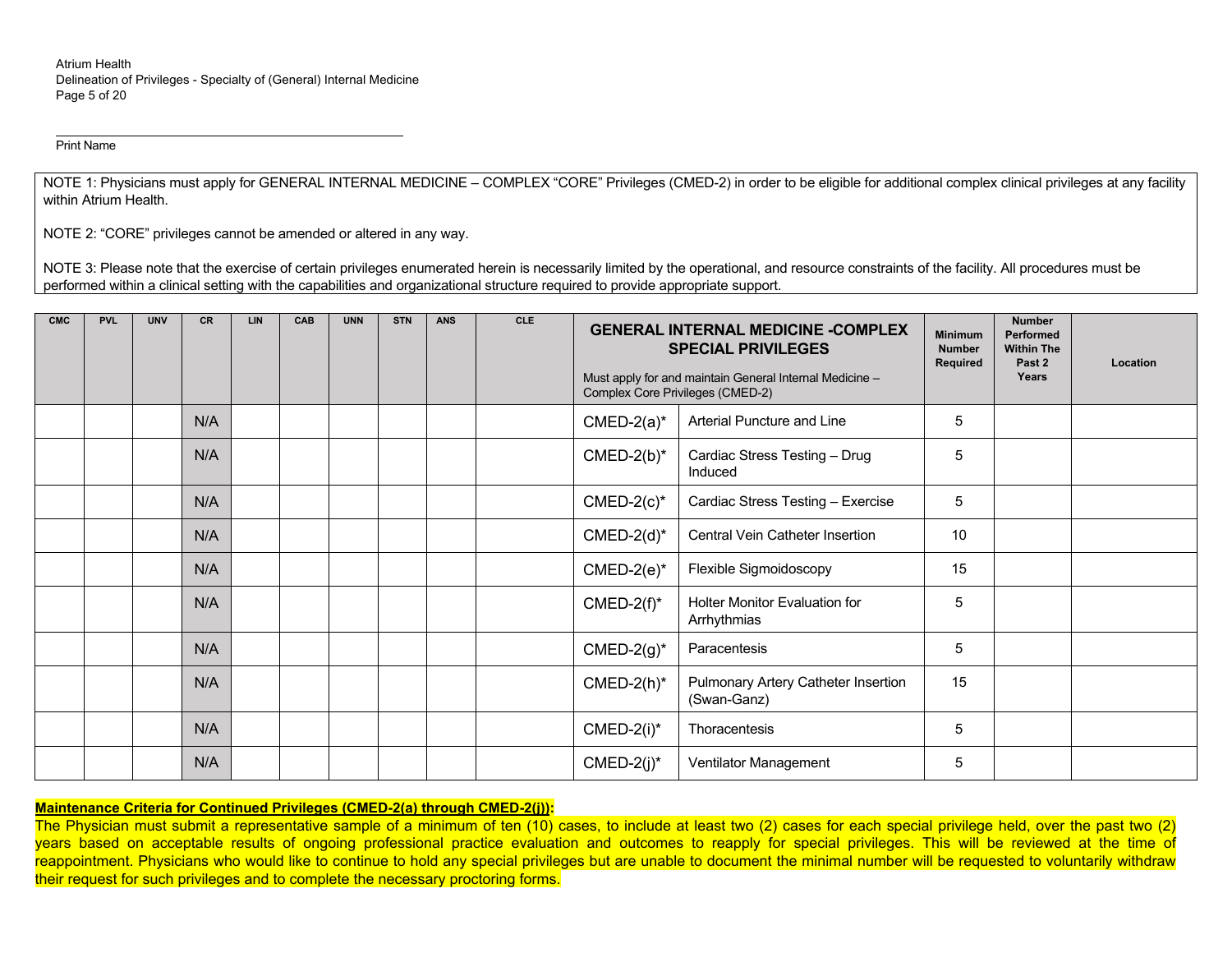#### Atrium Health Delineation of Privileges - Specialty of (General) Internal Medicine Page 6 of 20

#### Print Name

| <b>CMC</b> | Pineville | Jniversitv<br>City | <b>CR</b> | Lincoln | <b>Cabarrus</b> | <b>Union</b> | <b>Stanly</b> | Anson | Cleveland |        | <b>GENERAL INTERNAL MEDICINE - OUTPATIENT</b>    |
|------------|-----------|--------------------|-----------|---------|-----------------|--------------|---------------|-------|-----------|--------|--------------------------------------------------|
| N/A        | N/A       | N/A                | N/A       | N/A     |                 | N/A          | N/L           | N/A   | N/A       | CMED-3 | General Internal Medicine Outpatient privileges. |

Core privilege in internal medicine (outpatient) include the provision of care for patients over the age of 16 including work-up, diagnosis, and provision of non-surgical treatment including consultation to treat general medical problems.

| <b>CMC</b> | Pineville | University<br>City | <b>CR</b> | Lincoln | <b>Cabarrus</b> | <b>Union</b> | <b>Stanly</b> | Anson | Cleveland | CMED-2) | Must apply for and maintain General<br>Internal Medicine - Standard or<br><b>Complex Core Privileges (CMED-1 or</b> | <b>Number</b><br>Performed<br><b>Within The</b><br>Past 2 Years | Location |
|------------|-----------|--------------------|-----------|---------|-----------------|--------------|---------------|-------|-----------|---------|---------------------------------------------------------------------------------------------------------------------|-----------------------------------------------------------------|----------|
|            |           | N/A                | N/A       | N/A     | N/A             |              |               |       |           | CMED-4* | Medical<br>Acupuncture                                                                                              |                                                                 |          |

\*Applicant must provide documentation from their training program of at least 200 hours of AMA Category I training in Medical Acupuncture, deemed satisfactory by the Chief. In addition, the applicant may be required to demonstrate to the Psychiatry Chief knowledge of the risks, benefits, and contraindications of the procedure.

Physicians practicing Medical Acupuncture are expected to establish diagnoses within the traditional framework of Western medical thought, through an appropriate work-up of the patient's condition. It is noted that Acupuncture shall be used in concert with traditional Western medical thought and will not be used as the first alternative unless medical necessity indicates that it is the preferred procedure. The patients' treatment options should also be documented and the rationale for using Medical Acupuncture in each particular situation.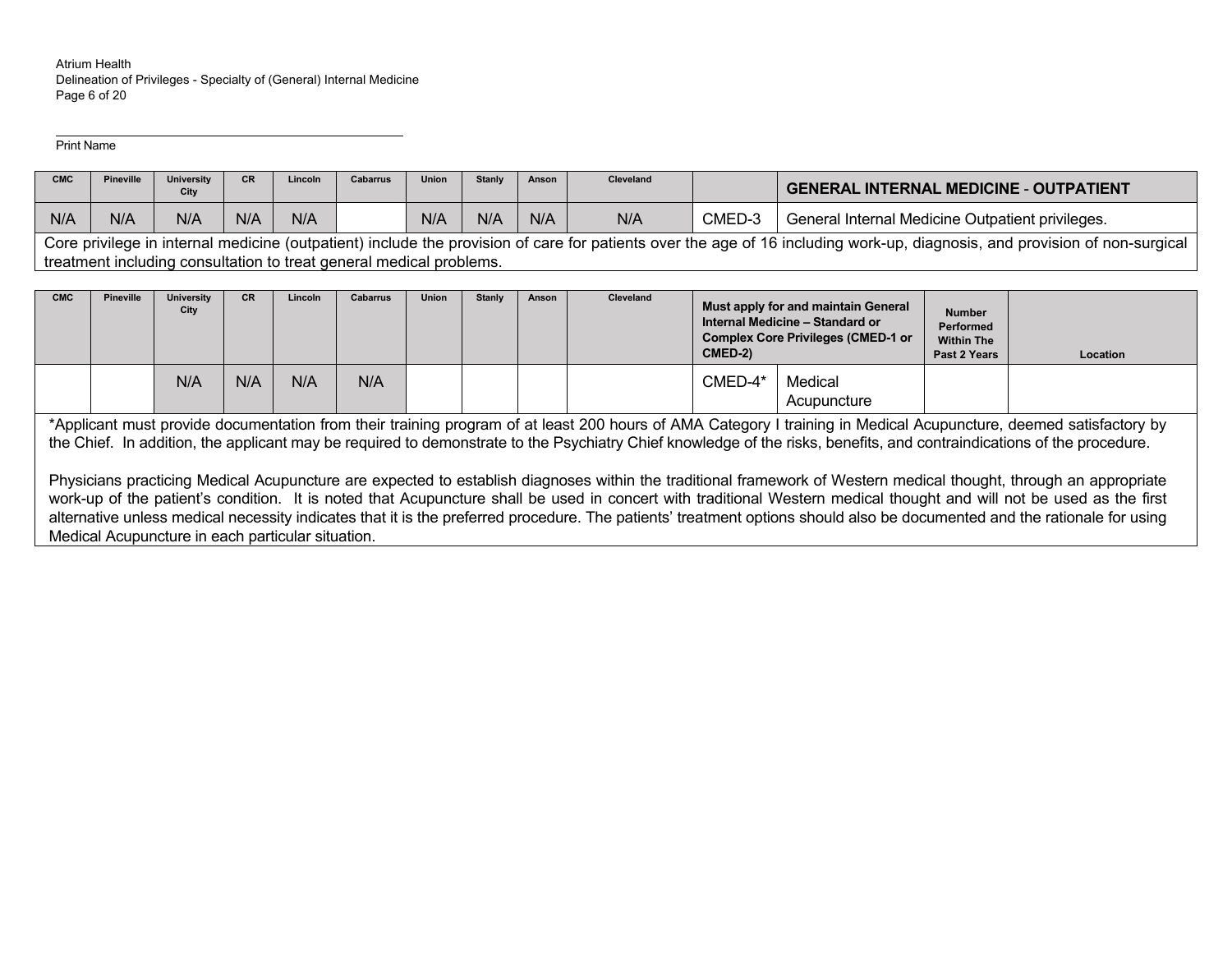Atrium Health Delineation of Privileges - Specialty of (General) Internal Medicine Page 7 of 20

#### Print Name

## **INTERNAL MEDICINE CRITICAL CARE PRIVILEGES**

To be eligible for core privileges in Critical Care Medicine Core Privileges, the applicant must meet the following qualifications:

- If the applicant is not currently subspecialty certified in Critical Care Medicine by the American Board of Medical Specialties (ABMS) or the American Osteopathic Association (AOA) the applicant must:
	- 1. Provide documentation of certification in Internal Medicine; **AND**
	- 2. Provide documentation of successful completion of a two (2) year ACGME or AOA accredited Critical Care Medicine Fellowship training program, within the past five (5) years; **AND**
	- 3. Verification from the fellowship program director that the Applicant successfully completed the program. Experience must include evidence of current clinical competence during the past two (2) years. The Applicant has the burden of producing information deemed adequate by the Hospital for a proper evaluation of current competence, and other qualifications and for resolving any doubts.

## **OR**

- $\Box$  If the applicant is currently subspecialty certified in Critical Care Medicine by the American Board of Medical Specialties (ABMS) or the American Osteopathic Association (AOA), the applicant must:
	- 1. Provide documentation of subspecialty certification in Critical Care Medicine from the American Board of Medical Specialties (ABMS) or the American Osteopathic Association (AOA); **AND**
	- 2. Verification from the Department Chief where the Applicant most recently practiced documenting that the Applicant has provided inpatient critical care or consultative services for at least sixty (60) patients during the past two (2) years. The Applicant has the burden of producing information deemed adequate by the Hospital for a proper evaluation of current competence, and other qualifications and for resolving any doubts.

| <b>CMC</b> | <b>Pineville</b> | <b>University</b><br>City | <b>CR</b> | <b>Lincoln</b> | <b>Cabarrus</b> | <b>Union</b> | <b>Stanly</b> | Anson | Cleveland |        | <b>CRITICAL CARE MEDICINE CORE PRIVILEGES</b>                                                                                                                                                                                                                                                                                             |
|------------|------------------|---------------------------|-----------|----------------|-----------------|--------------|---------------|-------|-----------|--------|-------------------------------------------------------------------------------------------------------------------------------------------------------------------------------------------------------------------------------------------------------------------------------------------------------------------------------------------|
|            |                  |                           | N/A       |                |                 |              |               |       |           | CMED-6 | Privileges to evaluate, diagnose, and provide treatment to<br>critically ill patients, both adult and young adult, (inclusive of<br>neurological or postneurosurgical, postsurgical,<br>postcardiac/thoracic surgical care) in the ICU with multiple organ<br>dysfunction and in need of critical care for life threatening<br>disorders. |

NOTE: Privileges include but not limited to airway maintenance, elective intubation with \*\*\*moderate sedation (including direct laryngoscopy and fiberoptic laryngoscopy); arterial puncture and arterial line placement; arterial balloon catheter insertion; bladder catheterization; flexible bronchoscopy (not including biopsies); calibration and operation of hemodynamic recording systems; cardiac output determinations by thermodilution and other techniques (including arterial and pulmonary artery balloon flotation catheters); cardiac temporary pacemaker insertion and application; cardiopulmonary resuscitation; calculation of oxygen content; cardioversion; electrocardiogram interpretation; insertion and management of chest tubes including pig tail catheters and draining systems, needle insertion and drainage systems; insertion of central venous catheters; insertion of hemodialysis catheters; interpretation of intracranial pressure monitoring; lumbar puncture; paracentesis; percutaneous needle aspiration of joints and superficial fluid collections; thoracentesis; transtracheal catheterization; ultrasound guided venous catheter placement; ventilator management (both invasive and non-invasive), including experience with various modes; intra-aortic balloon pump removal; (FAST) Confirmation of traumatic free intraperitoneal and intrathoracic fluid by Focused Assessment with Sonography for Trauma (FAST) exam; Basic Resuscitation Cardiac Ultrasound (Pericardial Effusion and Cardiac Activity) and Advanced Emergency Cardiac Ultrasound (Right Ventricle Dilation and Global Left Ventricle Function); and Emergency Ultrasound (Soft-Tissue Infection and Musculoskeletal). \*\*\*Internal Medicine Critical Care Physicians function in accordance with the Moderate and Deep Sedation in Adult and Pediatric Patients for Critical Care Providers Policy.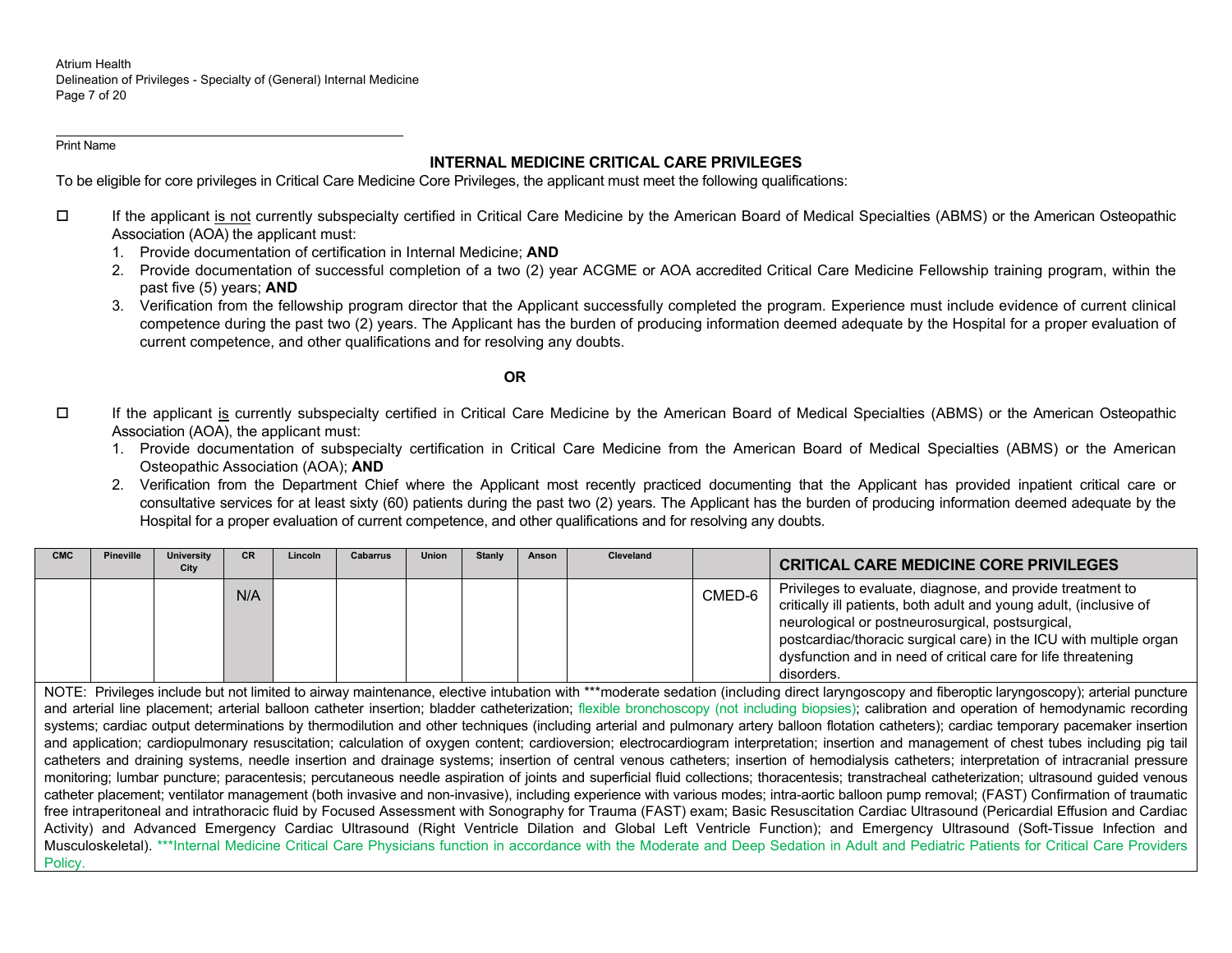Atrium Health Delineation of Privileges - Specialty of (General) Internal Medicine Page 8 of 20

Print Name

## **Maintenance Criteria for Continued Critical Care Medicine Core (CMED-6) Privileges:**

The Physician must submit a minimum of fifty (50) inpatient and/or consultative services over the past two (2) years based on acceptable results of ongoing professional practice evaluation and outcomes to reapply for special privileges. This will be reviewed at the time of reappointment. Physicians who would like to continue to hold any special privileges but are unable to document the minimal number will be requested to voluntarily withdraw their request for such privileges and to complete the necessary proctoring forms.

| <b>CMC</b> | <b>PVL</b> | <b>UNV</b> | CR. | <b>LIN</b> | <b>CAB</b> | <b>UNN</b> | <b>STN</b> | <b>ANS</b> | <b>CLE</b> | <b>SPECIAL PRIVILEGES</b><br>Privileges (CMED-6) | Must apply for and maintain Critical Care Medicine Core         | <b>Minimum</b><br><b>Number</b><br>Required | <b>Number</b><br>Performed<br><b>Within The</b><br>Past 2<br>Years | Location |
|------------|------------|------------|-----|------------|------------|------------|------------|------------|------------|--------------------------------------------------|-----------------------------------------------------------------|---------------------------------------------|--------------------------------------------------------------------|----------|
|            | N/A        | N/A        | N/A | N/A        | N/A        | N/A        | N/A        | N/A        | N/A        | $CMED-6(a)^*$                                    | <b>Extracorporeal Membrane</b><br>Oxygenation (ECMO) Management |                                             |                                                                    |          |
|            |            |            | N/A |            |            |            | N/A        |            |            | $CMED-6(b)^*$                                    | <b>Elective Percutaneous</b><br>Tracheostomy and Tube Placement | 20                                          |                                                                    |          |
|            |            |            | N/A |            |            |            |            |            |            | $CMED-6(c)*$                                     | <b>Endotracheal Intubation Techniques</b>                       | 10                                          |                                                                    |          |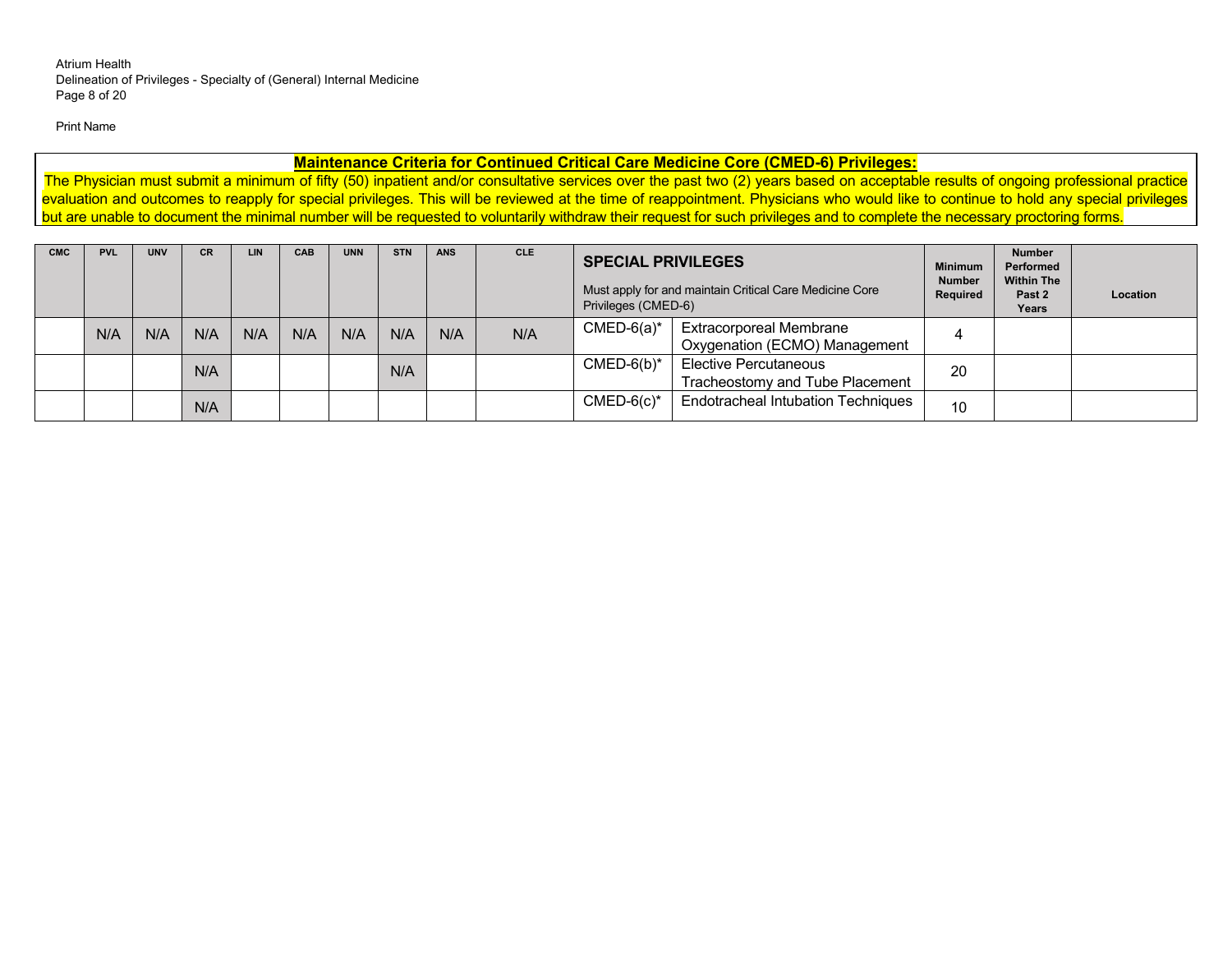Atrium Health Delineation of Privileges - Specialty of (General) Internal Medicine Page 9 of 20

#### Print Name

To be eligible for Emergency Medicine Core Privileges, the applicant must have privileges in Emergency Medicine at an Atrium Health facility prior to December 31, 2018.

| <b>CMC</b> | <b>Pineville</b> | <b>University</b><br>City | <b>CR</b> | <b>Lincoln</b> | <b>Cabarrus</b> | Union   | <b>Stanly</b> | Anson | Cleveland |        | <b>EMERGENCY MEDICINE CORE PRIVILEGES</b>                                                                                                                                                                                                                                                                                                                                                                                                                                                                                                                                                                                                                                                                                                     |
|------------|------------------|---------------------------|-----------|----------------|-----------------|---------|---------------|-------|-----------|--------|-----------------------------------------------------------------------------------------------------------------------------------------------------------------------------------------------------------------------------------------------------------------------------------------------------------------------------------------------------------------------------------------------------------------------------------------------------------------------------------------------------------------------------------------------------------------------------------------------------------------------------------------------------------------------------------------------------------------------------------------------|
| $N/A**$    | $N/A**$          | $N/A**$                   | N/A       | $N/A**$        | $N/A**$         | $N/A**$ |               |       | $N/A**$   | CMED-7 | Privileges to assess, evaluate, diagnose and provide initial<br>treatment to patients of all age groups, except as specifically<br>excluded from practice, who present in the Emergency Department<br>with any symptom, illness, injury or condition; to provide services<br>necessary to ameliorate minor illnesses or injuries and stabilize<br>patients with major illnesses or injuries; and to assess all patients to<br>determine whether additional care is necessary.<br>PLEASE NOTE - privileges do not include long-term care of<br>patients on an inpatient basis, or admitting or performing scheduled<br>elective procedures with the exception of procedures performed<br>during routine Emergency Department follow-up visits. |

NOTE: Privileges include but are not limited to abscess incision and drainage, including Bartholin's cyst; Administration of thrombolytic therapy for myocardial infarction, pulmonary embolism, and/or stroke; Anoscopy; Application of splints and plaster fiberglass or similar molds; Arterial puncture and cannulations; Arthrocentesis and joint injection; Regional anesthesia defined as peripheral nerve, field and Bier blocks using local anesthetics for the purpose of providing anesthesia to perform invasive procedures or manage acute pain; Bladder decompression and catheterization techniques; Blood component transfusion therapy; Burn management, including escharotomy; Cannulation, artery and vein; Cardiac pacing, including, but not limited to, external, transthoracic and tranvenous; Cardiac massage, open or closed; Cardioversion (synchronized counter shock); Central venous access (femoral, jugular, peripheral, internal jugular, subclavian, and cutdowns); Cricothyrotomy; Defibrillation (internal or external); Delivery of newborn, emergency; Dislocation/fracture reduction/immobilization techniques; Electrocardiography interpretation; Endotracheal intubation techniques; GI decontamination (emesis, lavage, charcoal); Hernia reduction; Immobilization techniques; Irrigation and management of caustic exposures; Insertion of emergency transvenous pacemaker; Intracardiac injection; Intraosseous infusion; Laryngoscopy, direct and indirect; Lumbar puncture; Management of epistaxis; Nail trephine techniques; Nasal cautery/packing; Nasogastric/orogastric intubation; Ocular tonometry; Oxygen therapy; Paracentesis; Pericardiocentesis, emergency only; Peripheral venous cutdown; Peritoneal lavage or tap; Preliminary interpretation of plain films; Removal of foreign bodies from soft tissues airway, including nose, eye, ear, rectum and vagina; soft instrumentation/ irrigation, skin, or subcutaneous tissue; Removal of IUD; Repair of lacerations; Resuscitation, all ages; Slit lamp used for ocular exam, removal of corneal foreign body; Splint or cast application after reduction of fracture or dislocation; Spine immobilization; Thoracentesis;, Thoracostomy tube or catheter insertion; Thoracotomy, open for patients in extremis; use of manual and mechanical ventilators and resuscitators; wound debridement and repair; moderate and deep sedation in accordance to sedation policy; Confirmation of intrauterine pregnancy by pelvic ultrasound; (FAST) Confirmation of traumatic free intraperitoneal and intrathoracic fluid by Focused Assessment with Sonography for Trauma (FAST) exam; (AAA) Confirmation of presence of abdominal aortic aneurysm by focused abdominal sonography; Basic Resuscitation Cardiac Ultrasound (Pericardial Effusion and Cardiac Activity) and Advanced Emergency Cardiac Ultrasound (Right Ventricle Dilation and Global Left Ventricle Function); Emergency Ultrasound (Ocular for use in evaluation of Intraocular Pathology excluding Optic Nerve Measurements); Emergency Ultrasound (Soft-Tissue Infection and Musculoskeletal).

\*\*Due to contractual restrictions, these privileges cannot be granted at this time.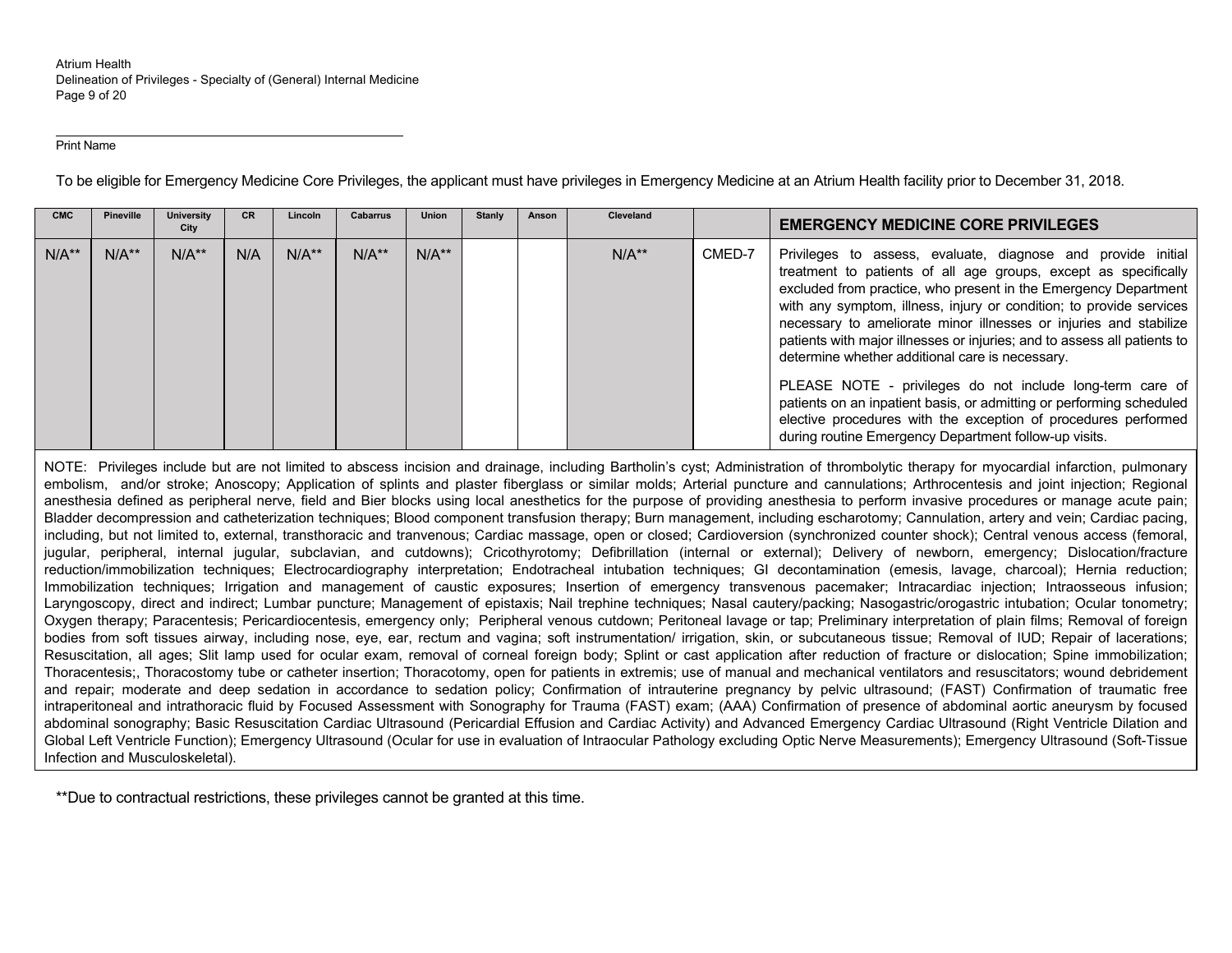Atrium Health Delineation of Privileges - Specialty of (General) Internal Medicine Page 10 of 20

## **PRIVILEGES REQUESTED BY:**

I have requested only those privileges for which by education, training, current experience, and demonstrated performance I am qualified to perform, and that I wish to exercise at Atrium Health and;

I understand that:

- a) In exercising any clinical privileges granted, I am constrained by hospital and medical staff policies and rules applicable generally and any applicable to the particular situation.
- b) Any restriction on the clinical privileges granted to me is waived in an emergency situation and in such a situation my actions are governed by the applicable section of the medical staff bylaws or related documents.

I attest that I am not currently a user of illegal drugs or do not currently abuse the use of legal drugs.

 $\_$ 

I attest that I do not have a physical or mental condition which could affect my motor skills or ability to exercise the clinical privileges requested or that I require an accommodation in order to exercise the privileges requested safely and competently.

Signature Date of the Date of the Signature Date of the Date of the Date of the Date of the Date of the Date o

Print Name

Approval by the CHS Medical Executive Committee: 11/10/2016; 08/17/2017; 11/09/2017; 08/19/2021 Approval by the Board of Commissioners: 12/13/2016; 09/12/2017; 12/12/2017; 08/24/2021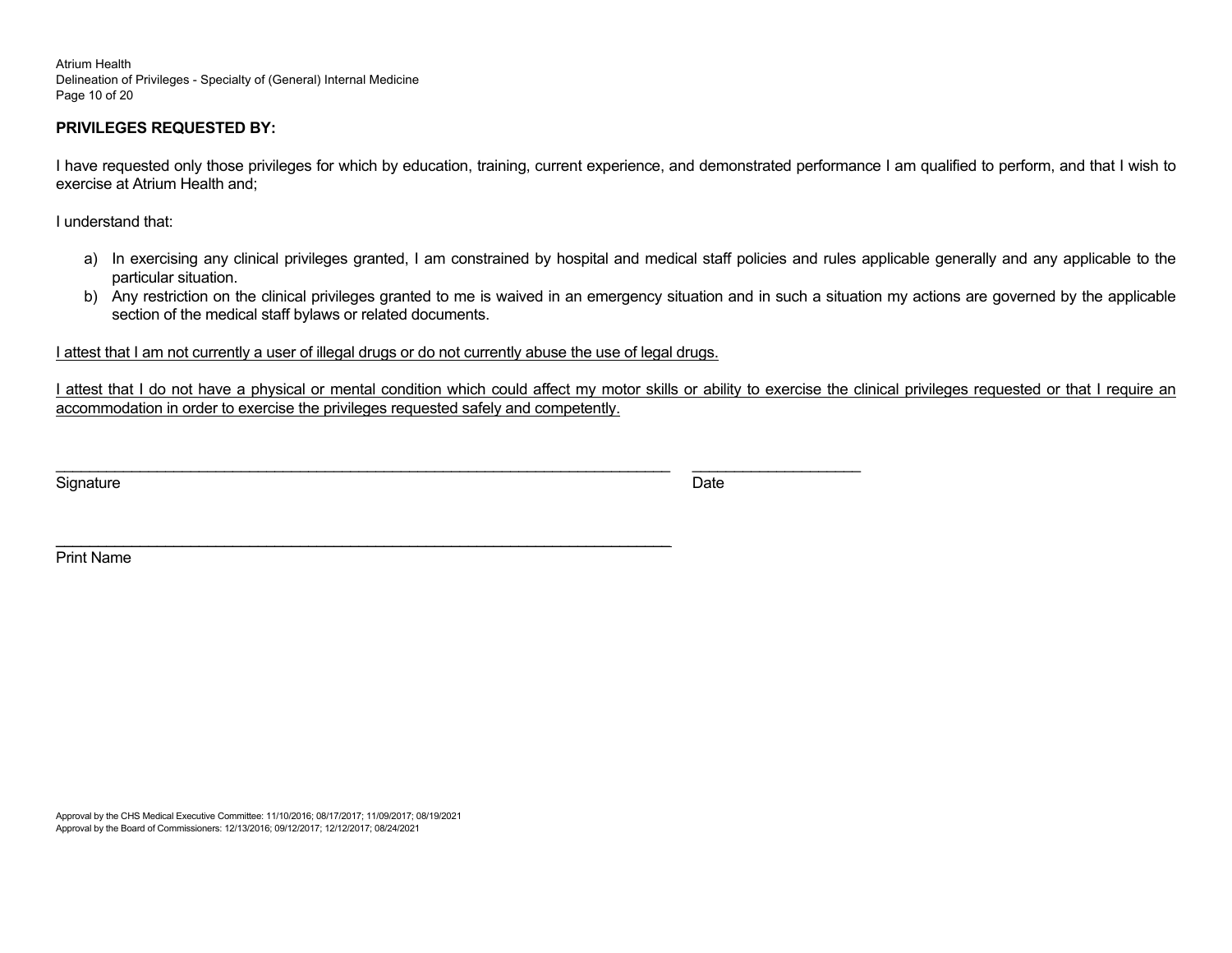Atrium Health Delineation of Privileges - Specialty of (General) Internal Medicine Page 11 of 20

#### **CMED-2 (a) ARTERIAL PUNCTURE AND LINE**

**EXPLANATION:** Percutaneous insertion of a catheter into an artery (examples include the radial, brachial, or femoral artery). Generally, the purpose of such a catheter is to be connected to pressure monitoring devices and for blood sampling of arterial blood.

**QUALIFICATIONS:** Knowledge of the anatomy of the artery (and variants) to be catheterized. Skills should also include knowledge and training with respect to catheter insertion techniques and complications.

The applicant must meet the following:

- 1. Provide documentation of the successful completion of a residency program in Internal Medicine within the past two (2) years and have written documentation from the Program Director demonstrating competency in Arterial Puncture and Line; **OR**
- a. Provide a minimum number of five (5) cases performed within the past two (2) years; **OR**
- 1. Submit the PERMISSION TO BE PROCTORED REQUEST FORM requesting concurrent proctoring by a physician who currently holds privileges to perform Arterial Puncture and Line. You must provide documentation of proctoring for five (5) procedures.

#### **CMED-2 (b) CARDIAC STRESS TESTING - DRUG INDUCED**

**EXPLANATION:** Drug use (intravenous persantine, intravenous adenosine, intravenous isoproterenol, etc.) procedures intended to stimulate or induce cardiac ischemia must be supervised by a physician skilled and privileged to perform such a procedure with its associated evaluations and risks management.

**QUALIFICATIONS:** The procedures to induce cardiac ischemia must be supervised by a physician who is knowledgeable in the interpretation of twelve-lead ECG's and stress induced ECG's. The physician must present documentation of his/her knowledge and experience in the treatment of angina, myocardial infarction, cardiac arrhythmias, asthma, cardiac arrest, CPR, and the risks of the techniques used to induce ischemia.

The applicant must meet the following:

- 1. Provide documentation of the successful completion of a residency program in Internal Medicine within the past two (2) years and have written documentation from the Program Director demonstrating competency in Cardiac Stress Testing – Drug Induced; **OR**
- 1. Provide a minimum number of five (5) cases performed within the past two (2) years; **OR**
- 1. Submit the PERMISSION TO BE PROCTORED REQUEST FORM requesting concurrent proctoring by a physician who currently holds privileges to perform Cardiac Stress Testing – Drug Induced. You must provide documentation of proctoring for five (5) procedures.

These procedures are often used in conjunction with other cardiac functional evaluation techniques, such as echocardiography or nuclear medicine scanning procedures. The skills and training to interpret these other cardiac evaluation techniques should be defined by the specific department under which the privileges exist and not be confused with the procedures privileged to induce ischemia.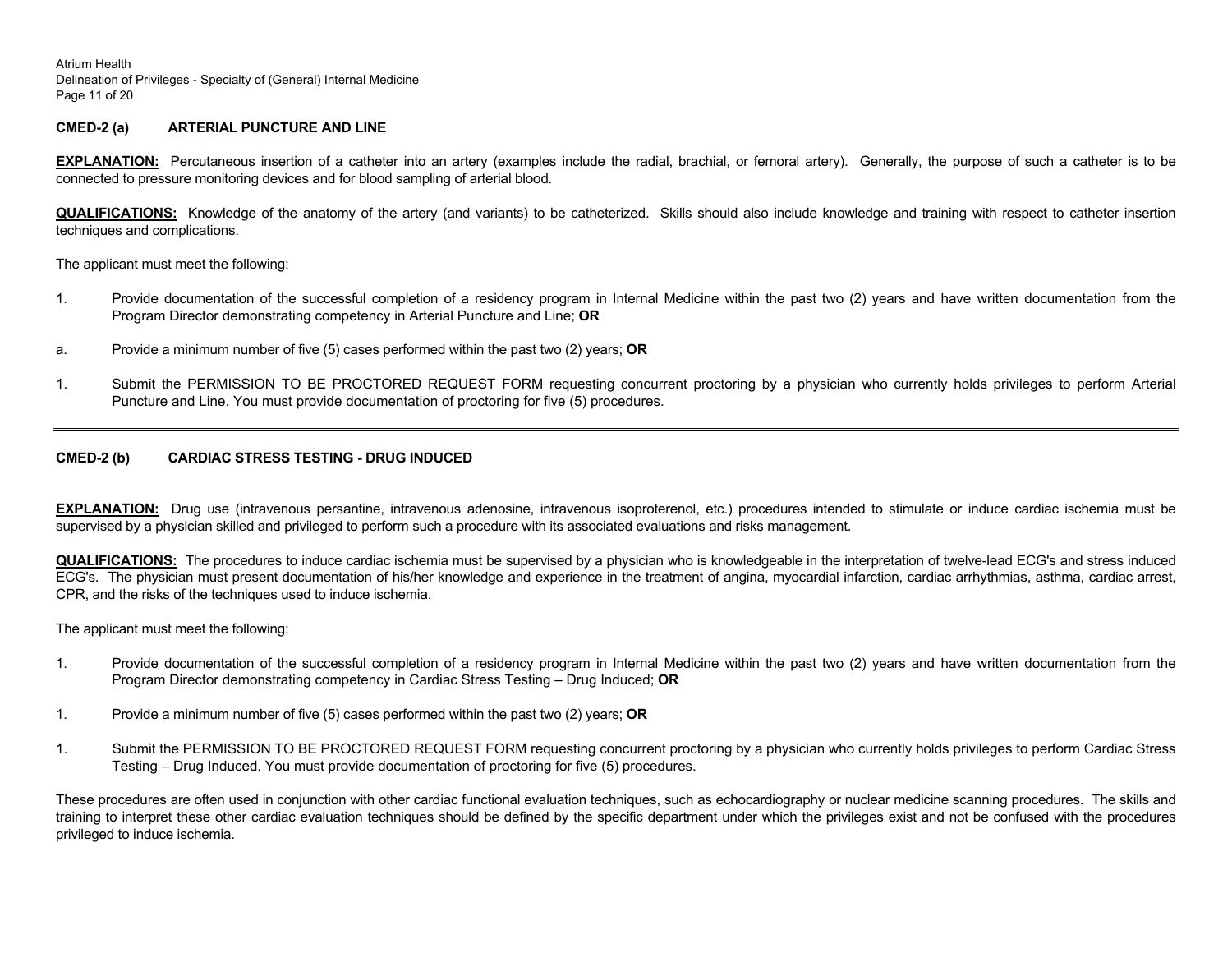Atrium Health Delineation of Privileges - Specialty of (General) Internal Medicine Page 12 of 20

#### C**MED-2 (c) CARDIAC STRESS TESTING – EXERCISE**

**EXPLANATION:** Any physical exercise activity (treadmill, biking, etc.), intended to stimulate or induce cardiac ischemia must be supervised by a physician skilled and privileged to perform such a procedure with its associated evaluations and risks management.

**QUALIFICATIONS:** The procedures to induce cardiac ischemia must be supervised by a physician who is knowledgeable in the interpretation of twelve-lead ECG's and stress induced ECG's. The physician must present documentation of his/her knowledge and experience in the treatment of angina, myocardial infarction, cardiac arrhythmias, asthma, cardiac arrest, CPR, and the risks of the techniques used to induce ischemia.

The applicant must meet the following:

- 1. Provide documentation of the successful completion of a residency program in Internal Medicine within the past two (2) years and have written documentation from the Program Director demonstrating competency in Cardiac Stress Testing – Exercise; **OR**
- 1. Provide a minimum number of five (5) cases performed within the past two (2) years; **OR**
- 1. Submit the PERMISSION TO BE PROCTORED REQUEST FORM requesting concurrent proctoring by a physician who currently holds privileges to perform Cardiac Stress Testing - Exercise. You must provide documentation of proctoring for five (5) procedures.

These procedures are often used in conjunction with other cardiac functional evaluation techniques, such as echocardiography or nuclear medicine scanning procedures. The skills and training to interpret these other cardiac evaluation techniques should be defined by the specific department under which the privileges exist and not be confused with the procedures privileged to induce ischemia.

========================================================================================================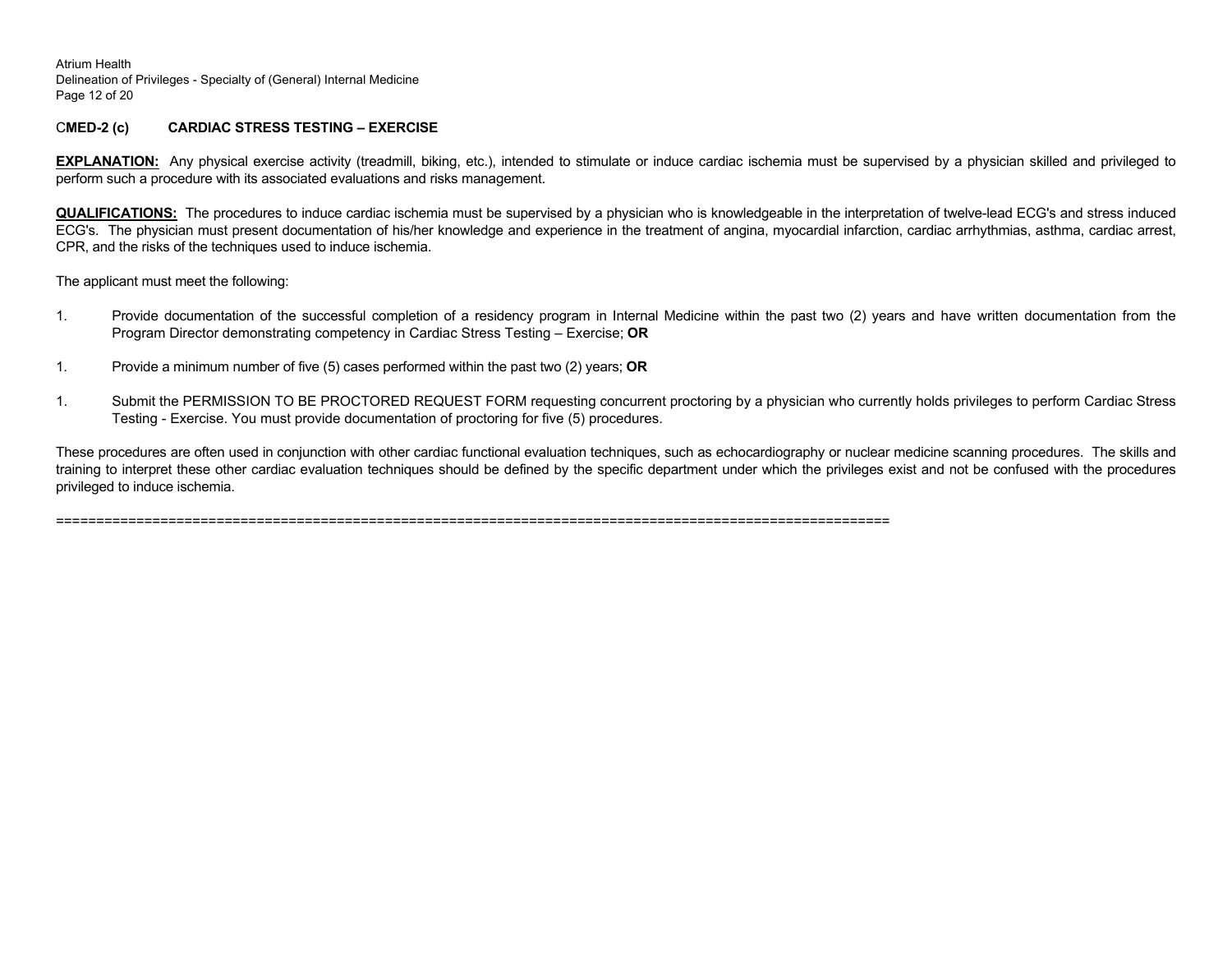Atrium Health Delineation of Privileges - Specialty of (General) Internal Medicine Page 13 of 20

## **CMED-2 (d) CENTRAL VEIN CATHETER INSERTION**

**EXPLANATION:** Percutaneous insertion of a catheter into a central vein (examples include the internal jugular, subclavian, or femoral veins). Generally, the purpose of such catheters is to provide access to the venous blood system for infusions of fluids, monitoring venous pressures, blood access for dialysis and for blood sampling of venous blood.

**QUALIFICATIONS:** Knowledge of the anatomy of the large veins (and variants) to be catheterized. Skills should also include knowledge and training with respect to catheter insertion techniques and complications.

The applicant must meet the following:

- 1. Provide documentation of the successful completion of a residency program in Internal Medicine within the past two (2) years and have written documentation from the Program Director demonstrating competency in Central Vein Catheter Insertion; **OR**
- 1. Provide a minimum number of ten (10) cases performed within the past two (2) years; **OR**
- 1. Submit the PERMISSION TO BE PROCTORED REQUEST FORM requesting concurrent proctoring by a physician who currently holds privileges to perform Central Vein Catheter Insertion. You must provide documentation of proctoring for ten (10) procedures.

=======================================================================================================

#### **CMED-2 (e) FLEXIBLE SIGMOIDOSCOPY**

**EXPLANATION:** Applicant shall present evidence of appropriate training and qualifications to perform Flexible Sigmoidoscopy.

**QUALIFICATIONS:** The applicant shall have the burden of producing adequate information for proper evaluation of his competence and qualifications and for resolving any doubts about such qualifications. This documentation may be provided by the applicant, and/or by a letter from the proctor stipulating that the procedures have been performed by the applicant under the direct supervision of the proctor.

The applicant must meet the following:

- 1. Provide documentation of the successful completion of a residency program in Internal Medicine within the past two (2) years and have written documentation from the Program Director demonstrating competency in Sigmoidoscopy; **OR**
- 1. Provide a minimum number of fifteen (15) cases performed within the past two (2) years.
- 1. Submit the PERMISSION TO BE PROCTORED REQUEST FORM requesting concurrent proctoring by a physician who currently holds privileges to perform Flexible Sigmoidoscopy. You must provide documentation of proctoring for fifteen (15) procedures.

========================================================================================================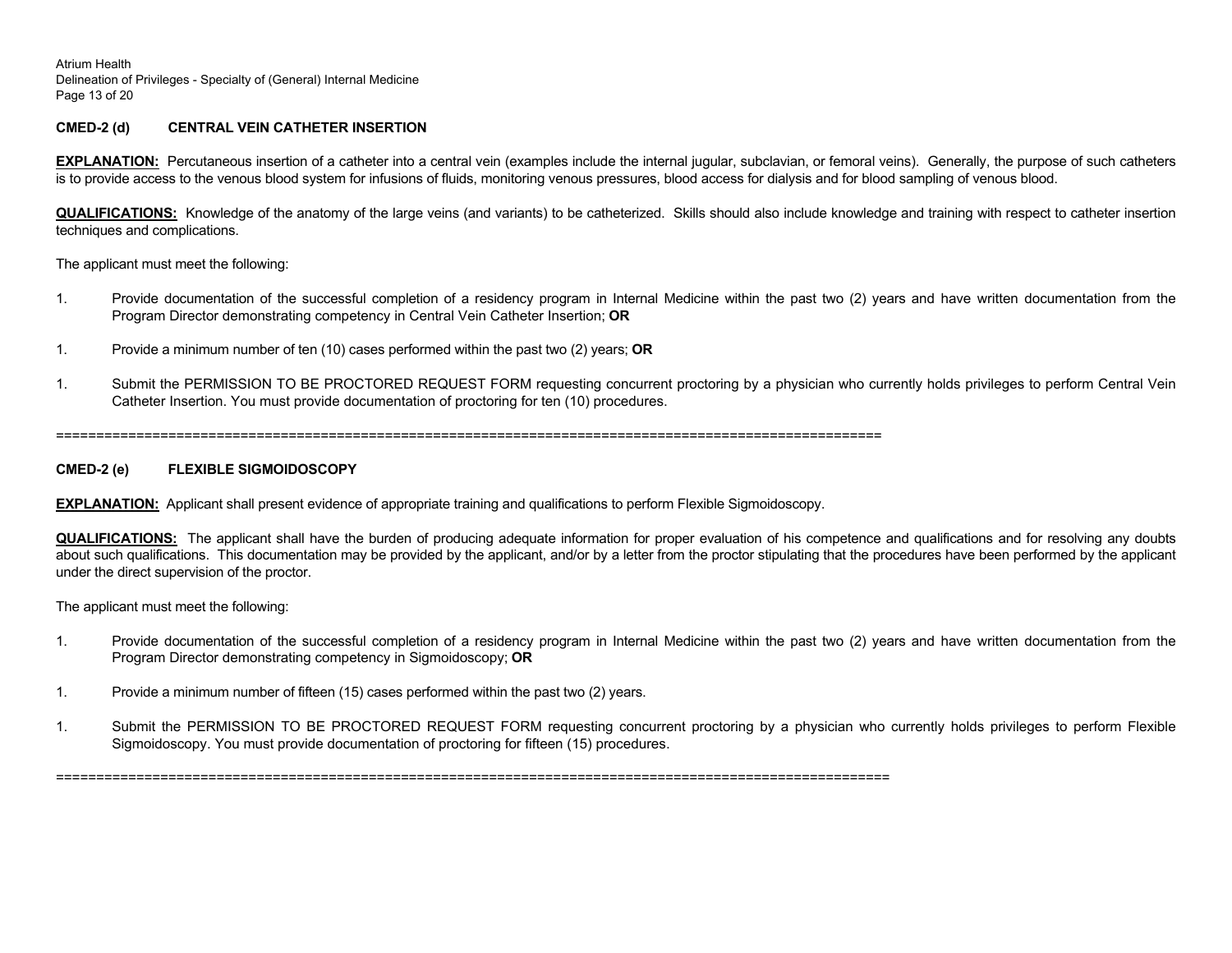Atrium Health Delineation of Privileges - Specialty of (General) Internal Medicine Page 14 of 20

## **CMED-2 (f) HOLTER MONITOR EVALUATION FOR ARRHYTHMIAS**

**EXPLANATION:** Applicant shall present evidence of appropriate training and qualifications to perform Holter Monitor Evaluation for Arrhythmias.

**QUALIFICATIONS:** The applicant shall have the burden of producing adequate information for proper evaluation of his competence and qualifications and for resolving any doubts about such qualifications. This documentation may be provided by the applicant, and/or by a letter from the proctor stipulating that the procedures have been performed by the applicant under the direct supervision of the proctor.

The applicant must meet the following:

- 1. Provide documentation of the successful completion of a residency program in Internal Medicine within the past two (2) years and have written documentation from the Program Director demonstrating competency in Holter Monitor Evaluation for Arrhythmias; **OR**
- 1. Provide a minimum number of five (5) cases performed within the past two (2) years.
- 1. Submit the PERMISSION TO BE PROCTORED REQUEST FORM requesting concurrent proctoring by a physician who currently holds privileges to perform Flexible Holter Monitor Evaluation for Arrhythmias. You must provide documentation of proctoring for five (5) procedures.

========================================================================================================

#### **CMED-2 (g) PARACENTESIS**

**EXPLANATION:** Applicant shall present evidence of appropriate training and qualifications to perform Paracentesis.

**QUALIFICATIONS:** The applicant shall have the burden of producing adequate information for proper evaluation of his competence and qualifications and for resolving any doubts about such qualifications. This documentation may be provided by the applicant, and/or by a letter from the proctor stipulating that the procedures have been performed by the applicant under the direct supervision of the proctor.

The applicant must meet the following:

- 1. Provide documentation of the successful completion of a residency program in Internal Medicine within the past two (2) years and have written documentation from the Program Director demonstrating competency in Paracentesis; **OR**
- 1. Provide a minimum number of five (5) cases performed within the past two (2) years.
- 1. Submit the PERMISSION TO BE PROCTORED REQUEST FORM requesting concurrent proctoring by a physician who currently holds privileges to perform Paracentesis. You must provide documentation of proctoring for five (5) procedures.

========================================================================================================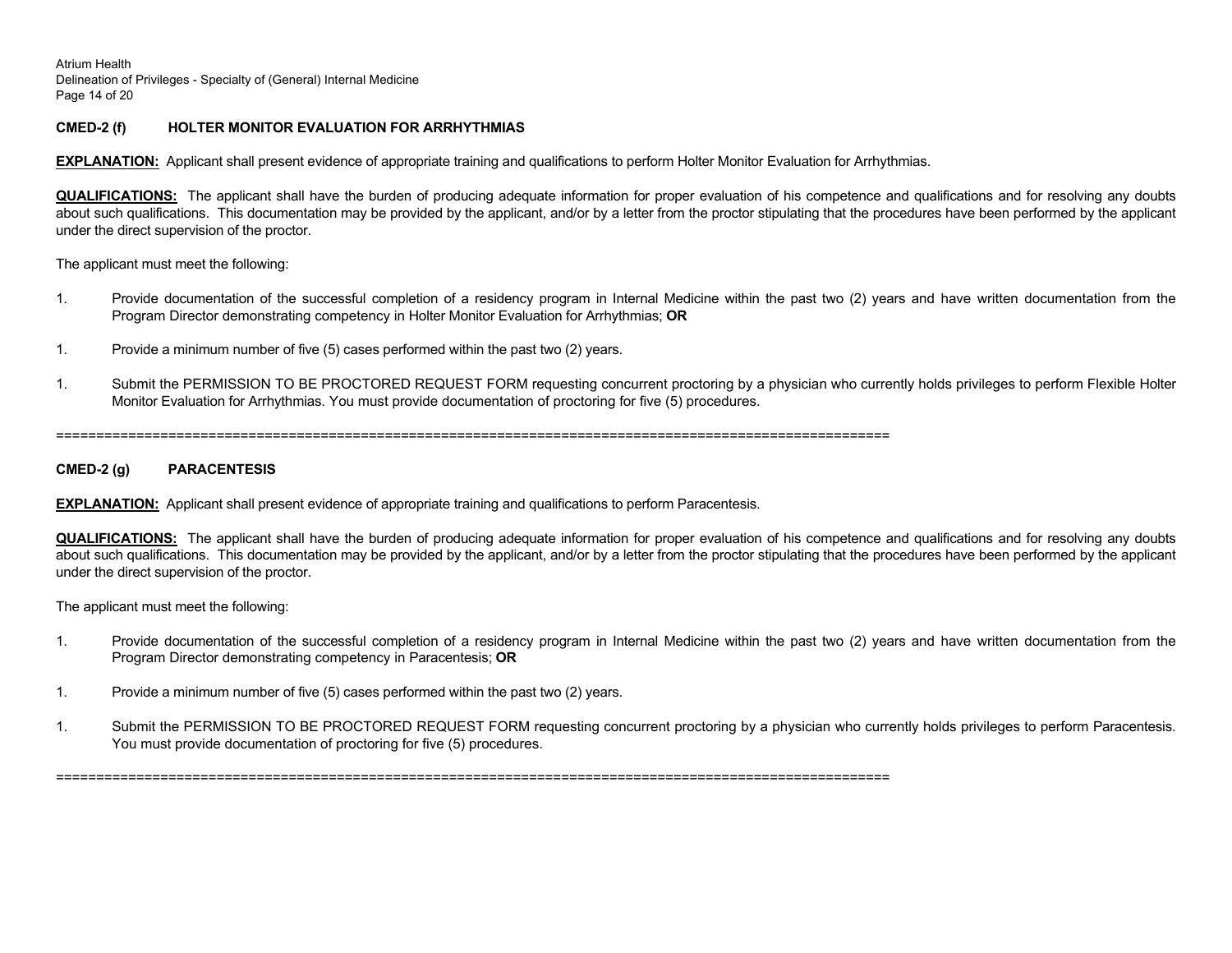Atrium Health Delineation of Privileges - Specialty of (General) Internal Medicine Page 15 of 20

## **CMED-2 (h) PULMONARY ARTERY CATHETER INSERTION (SWAN GANZ)**

**QUALIFICATIONS:** The applicant shall have the burden of producing adequate information for proper evaluation of his competence and qualifications and for resolving any doubts about such qualifications. This documentation may be provided by the applicant, and/or by a letter from the proctor stipulating that the procedures have been performed by the applicant under the direct supervision of the proctor.

The applicant must meet the following:

- 1. Provide documentation of the successful completion of a residency program in Internal Medicine within the past two (2) years and have written documentation from the Program Director demonstrating competency in Pulmonary Artery Catheter Insertion (Swan Ganz); **OR**
- 1. Provide a minimum number of fifteen (15) cases performed as an independent operator within the past two (2) years; **OR**
- 1. Submit the PERMISSION TO BE PROCTORED REQUEST FORM requesting concurrent proctoring by a physician who currently holds privileges to perform Pulmonary Artery Catheter Insertion (Swan Ganz). You must provide documentation of proctoring for five (5) procedures.

========================================================================================================

#### **CMED-2 (i) THORACENTESIS**

**EXPLANATION:** Applicant shall present evidence of appropriate training and qualifications to perform Thoracentesis.

**QUALIFICATIONS:** The applicant shall have the burden of producing adequate information for proper evaluation of his competence and qualifications and for resolving any doubts about such qualifications. This documentation may be provided by the applicant, and/or by a letter from the proctor stipulating that the procedures have been performed by the applicant under the direct supervision of the proctor.

The applicant must meet the following:

- 1. Provide documentation of the successful completion of a residency program in Internal Medicine within the past two (2) years and have written documentation from the Program Director demonstrating competency in Thoracentesis; **OR**
- 1. Provide a minimum number of five (5) cases performed within the past two (2) years.
- 1. Submit the PERMISSION TO BE PROCTORED REQUEST FORM requesting concurrent proctoring by a physician who currently holds privileges to perform Thoracentesis. You must provide documentation of proctoring for five (5) procedures.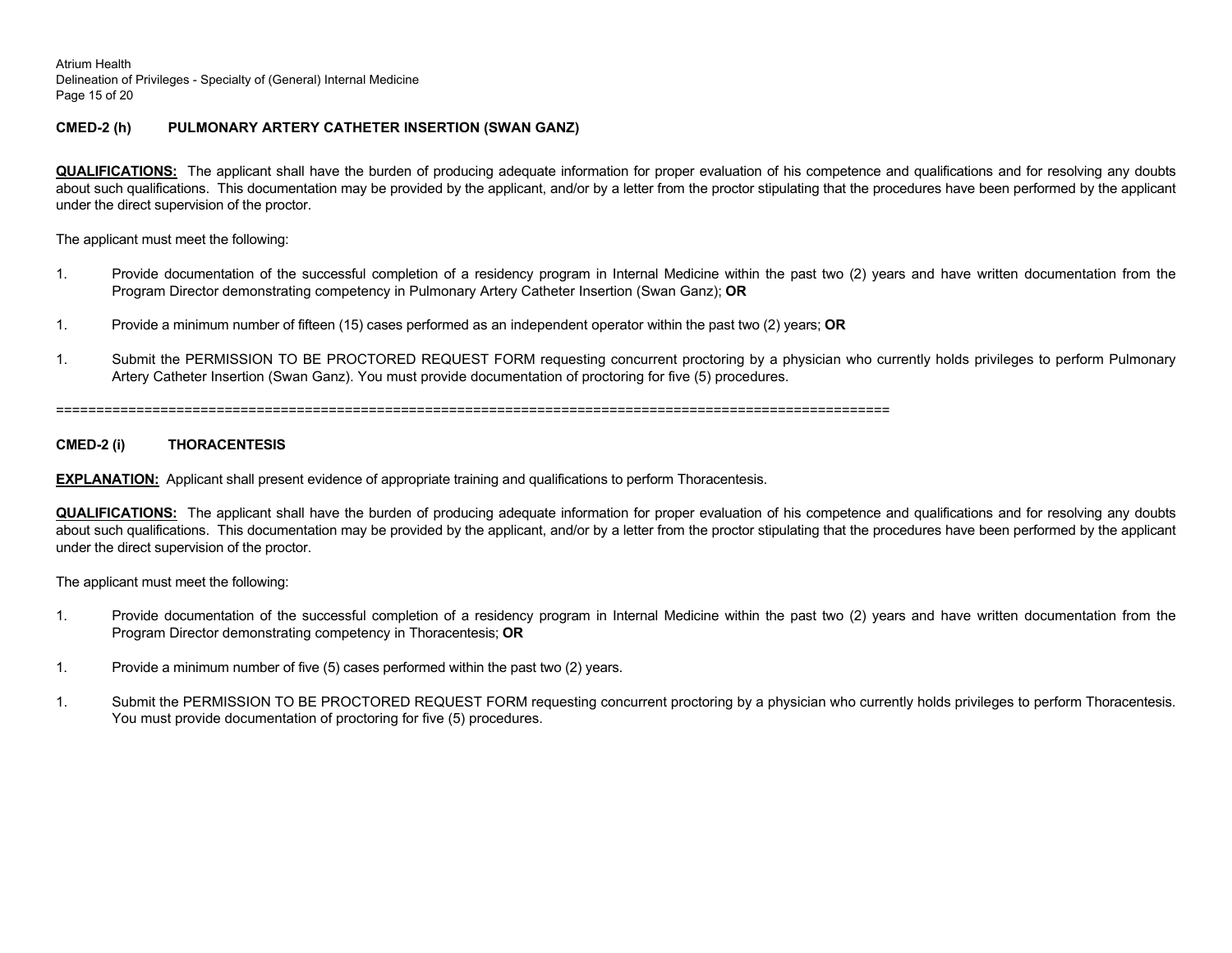Atrium Health Delineation of Privileges - Specialty of (General) Internal Medicine Page 16 of 20

#### **CMED-2 (j) VENTILATOR MANAGEMENT**

**EXPLANATION:** Applicant shall present evidence of appropriate training and qualifications to perform Ventilator Management.

**QUALIFICATIONS:** The applicant shall have the burden of producing adequate information for proper evaluation of his competence and qualifications and for resolving any doubts about such qualifications. This documentation may be provided by the applicant, and/or by a letter from the proctor stipulating that the procedures have been performed by the applicant under the direct supervision of the proctor.

The applicant must meet the following:

- 1. Provide documentation of the successful completion of a residency program in Internal Medicine within the past two (2) years and have written documentation from the Program Director demonstrating competency in Ventilator Management; **OR**
- 1. Provide a minimum number of five (5) cases performed within the past two (2) years.
- 1. Submit the PERMISSION TO BE PROCTORED REQUEST FORM requesting concurrent proctoring by a physician who currently holds privileges to perform Ventilator Management. You must provide documentation of proctoring for five (5) procedures.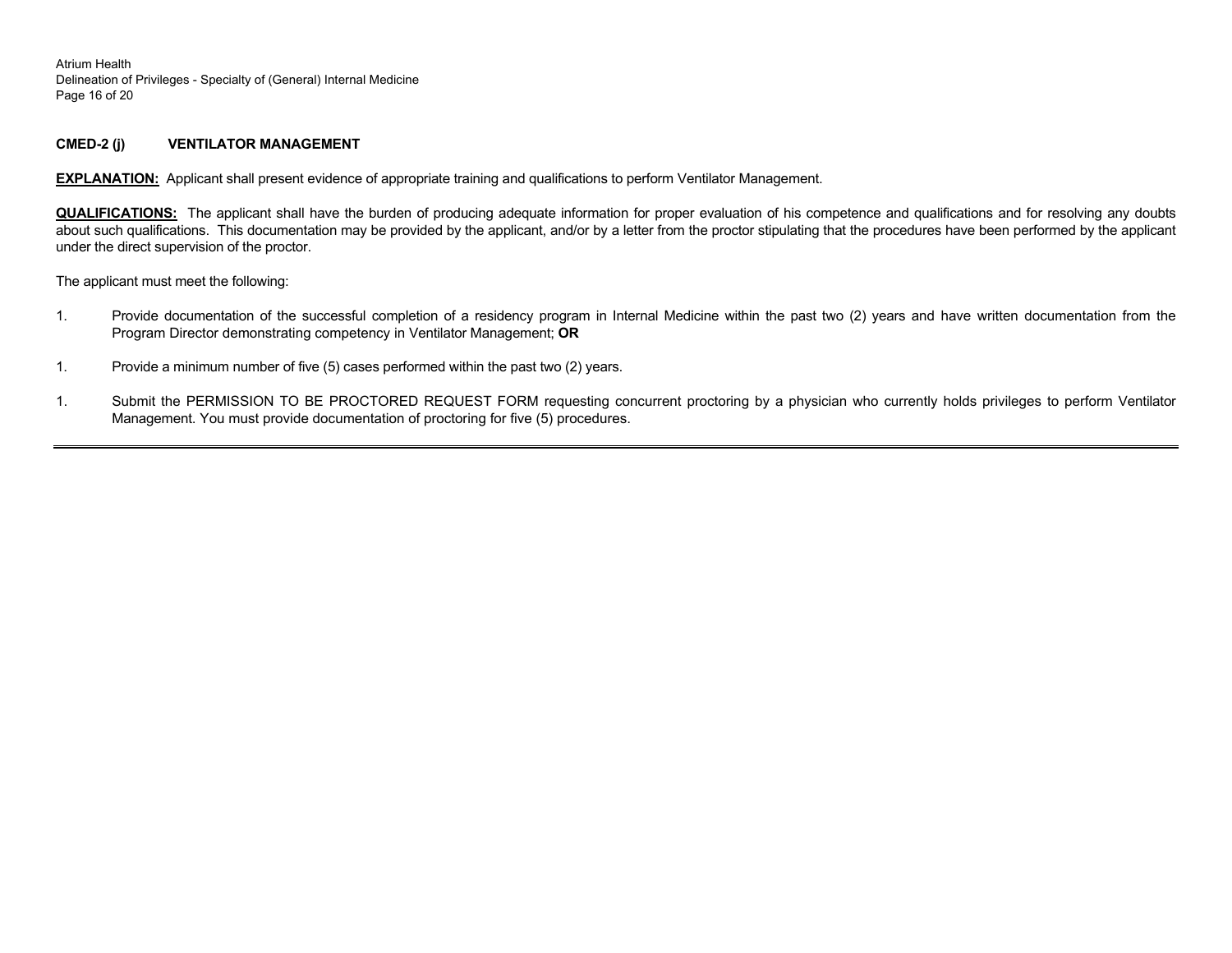Atrium Health Delineation of Privileges - Specialty of (General) Internal Medicine Page 17 of 20

## **CMED-6(a) EXTRACORPOREAL MEMBRANE OXYGENATION (ECMO) MANAGEMENT**

**SHORT DEFINITION:** ECMO is the specialized technique of mechanical extracorporeal cardiac and/or respiratory support for patients with life-threatening failure of heart or lung function.

#### **SKILLS AND TRAINING NEEDED:**

1. Provide verification from the fellowship program director that the Applicant has been trained in ECMO and has participated in the management of four (4) cases within the past two (2) years;

## **OR**

- 1. Provide documentation of certification of attendance at an ECMO Management Course indicating the completion of didactic and simulation training exercise within the past two (2) years; **AND**
- 2. Upon documentation of above, the Applicant must complete the Permission to be Proctored Request Form requesting to be proctored for four (4) cases of active ECMO management;

## **OR**

- 1. Provide verification from the Chief/Chairman of the Applicant's Department that the Applicant has performed active ECMO management within the past two (2) years; **AND**
- 2. Provide case log documentation of successful active ECMO management of four (4) cases within the past two (2) years.

## **MAINTENANCE CRITERIA FOR CONTINUED PRIVILEGES (CMED-6(a)):**

The Physician must provide documentation of ECMO management of four (4) cases over a two (2) year period to be eligible to reapply for ECMO privileges. This will be reviewed at the time of the physician's reappointment. Physicians who would like to continue to hold ECMO privileges but are unable to document the minimal number will be requested to voluntarily withdraw their request for the privilege and submit a Request to Be Proctored Form.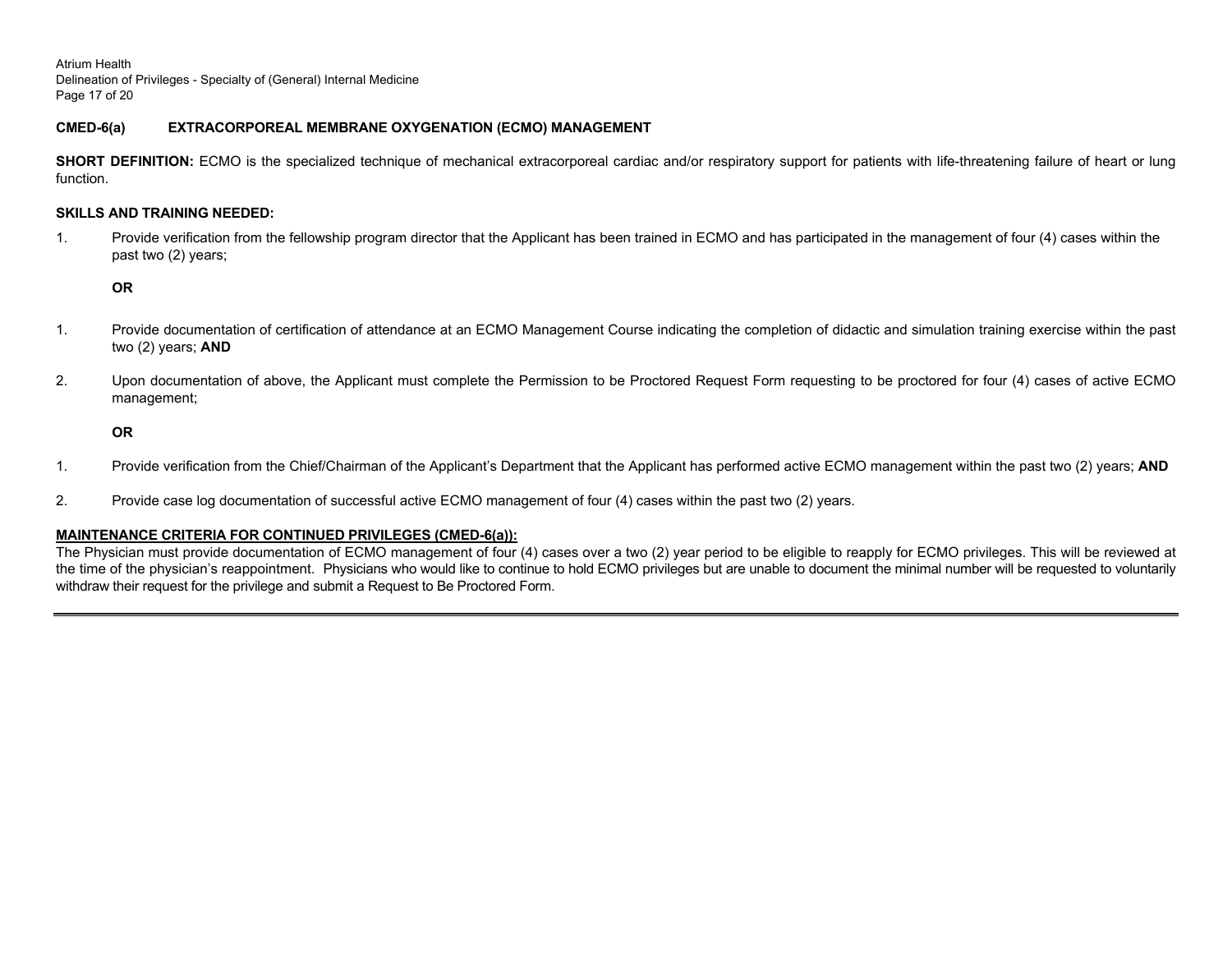Atrium Health Delineation of Privileges - Specialty of (General) Internal Medicine Page 18 of 20

## **CMED-6(b) ELECTIVE PERCUTANEOUS TRACHEOSTOMY AND TUBE PLACEMENT (TO BE DONE IN THE ICU OR IN THE OPERATING ROOM ONLY)**

**DEFINITION:** The procedure is balloon-facilitated percutaneous dilatational tracheostomy tube placement. Percutaneous tracheostomy placement via Seldinger technique using a single dilator.

## **CREDENTIALS:**

Credentials to perform Percuanteous Tracheostomy should include:

- 1. Provide verification from the fellowship program director that the Applicant has been trained and has participated in Elective Percutaneous Trachesostomy and Tube Placement for minimum of twenty (20) procedures within the past two (2) years; **OR**
- 1. Provide verification from the Department Chief where the Applicant most recently practiced documenting that the Applicant has successfully performed a minimum of twenty (20) Elective Percutaneous Trachesostomy and Tube Placement procedures within the past two (2) years; **OR**
- 1. The Applicant must complete the Permission to be Proctored Request Form requesting to be proctored for at least twenty (20) procedures cases.

## **MAINTENANCE CRITERIA FOR CONTINUED PRIVILEGES (CMED-6(b)):**

The physician must perform ten (10) cases over a two (2) year period to be eligible to reapply for Percutaneous Tracheostomy privileges. This will be reviewed at the time of the physician's reappointment.

## **CMED-6(c) ENDTORACHEAL INTUBATION TECHNIQUES:** Intubation with all levels of sedation, including neuromuscular blockade.

**CREDENTIALS:** Credentials to perform Endotracheal Intubation Techniques should include:

- 1. Provide verification from the fellowship program director that the Applicant has been trained and has participated in endotracheal intubation techniques using all levels of sedation to include neuromuscular blockade for minimum of ten (10) procedures within the past two (2) years; **OR**
- 1. Provide verification from the Department Chief where the Applicant most recently practiced documenting that the Applicant has successfully performed a minimum of ten (10) Endotracheal Intubate Techniques within the past two (2) years; **OR**
- 1. Complete an approved airway management course and complete the Permission to be Proctored Request Form requesting to be proctored for at least ten (10) proctored cases of endotracheal intubation techniques with moderate sedation and neuromuscular blockade.

## **MAINTENANCE CRITERIA FOR CONTINUED PRIVILEGES CMED-6(c):**

The physician must perform five (5) cases over a two (2) year period to be eligible to reapply for Endotracheal Intubation Techniques. This will be reviewed at the time of the physician's reappointment.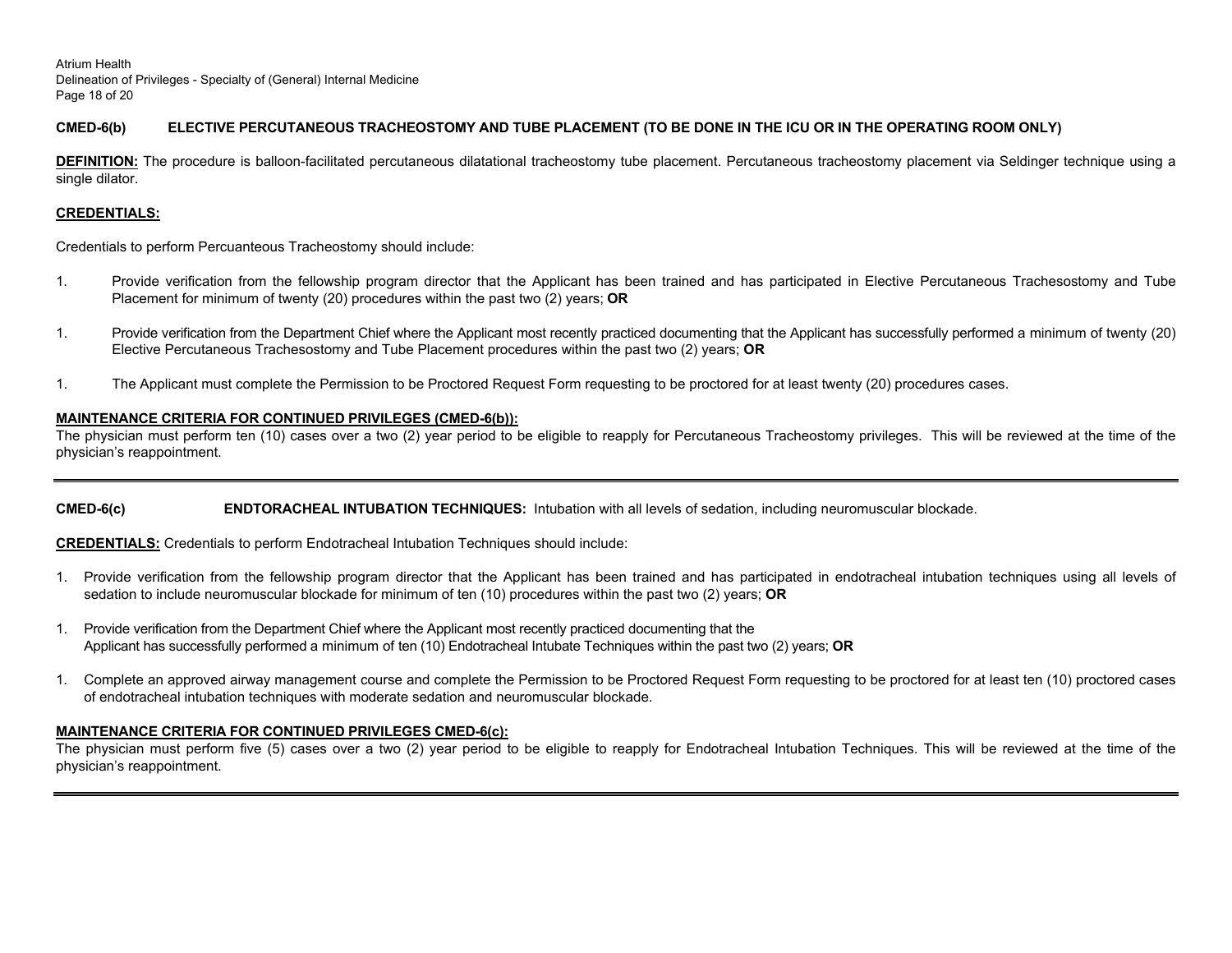Atrium Health Delineation of Privileges - Specialty of (General) Internal Medicine Page 19 of 20